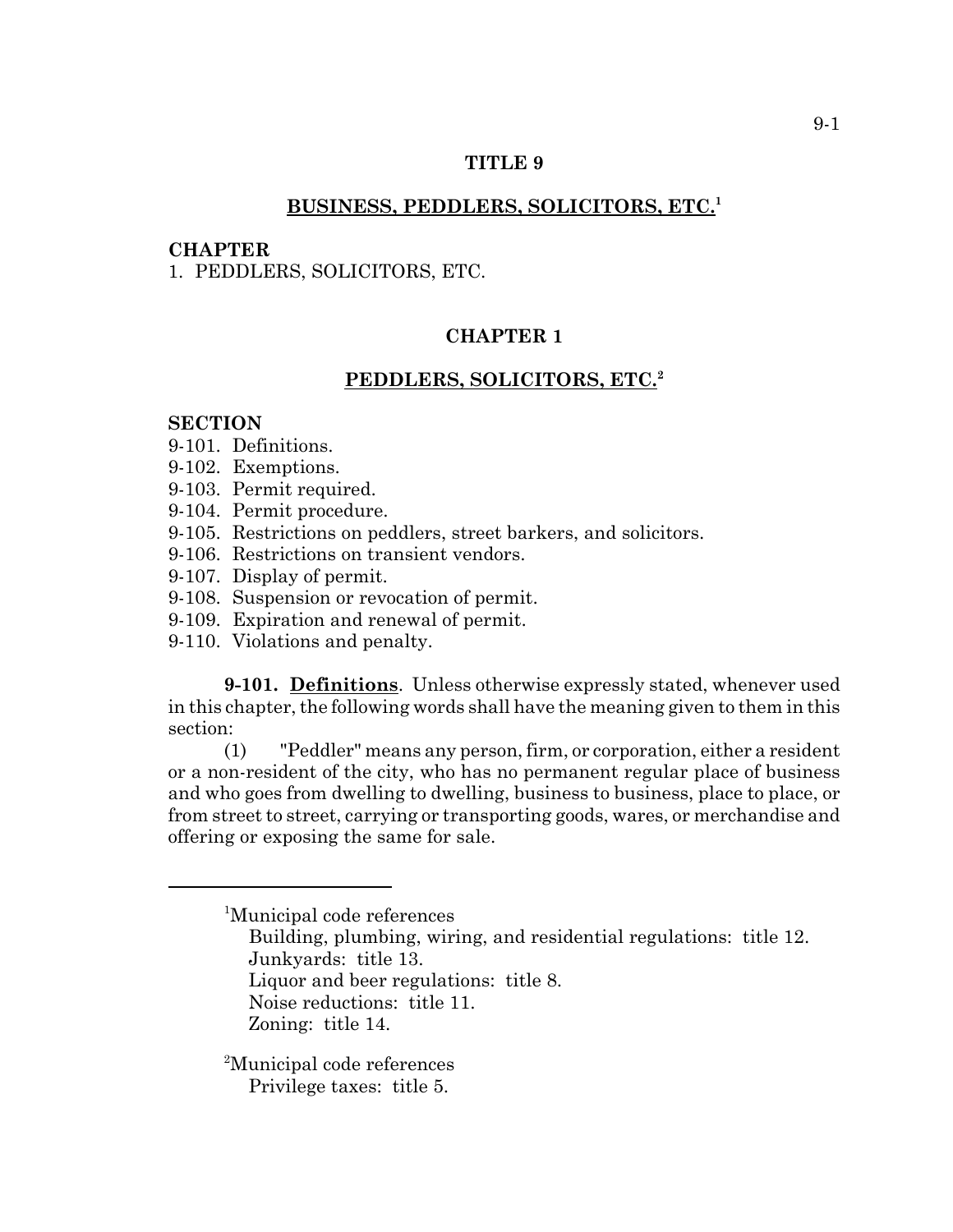(2) "Solicitor" means any person, firm, or corporation who goes from dwelling to dwelling, business to business, place to place, or from street to street, taking or attempting to take orders for any goods, wares, or merchandise, or personal property of any nature whatever for future delivery, except that the term shall not include solicitors for charitable and religious purposes and solicitors for subscriptions as those terms are defined below.

(3) "Solicitor for charitable or religious purposes" means any person, firm, corporation, or organization who or which solicits contributions from the public, either on the streets of the city or from door to door, business to business, place to place, or from street to street, for any charitable or religious organization, and who does not sell or offer to sell any single item at a cost to the purchaser in excess of ten dollars (\$10.00). No organization shall qualify as a "charitable" or "religious" organization unless the organization meets one (1) of the following conditions:

(a) Has a current exemption certificate from the Internal Revenue Service issued under section 501(c)(3) of the Internal Revenue Service Code of 1954, 26 U.S.C. § 501(c)(3), as amended.

(b) Is a member of United Way, Community Chest or similar "umbrella" organizations for charitable or religious organizations.

(c) Has been in continued existence as a charitable or religious organization in Gibson County for a period of two (2) years prior to the date of its application for registration under this chapter.

(4) "Solicitor for subscriptions" means any person who solicits subscriptions from the public, either on the streets of the city, or from door to door, business to business, place to place, or from street to street, and who offers for sale subscriptions to magazines or other materials protected by provisions of the Constitution of the United States.

(5) "Street barker" means any peddler who does business during recognized festival or parade days in the city and who limits his business to selling or offering to sell novelty items and similar goods in the area of the festival or parade.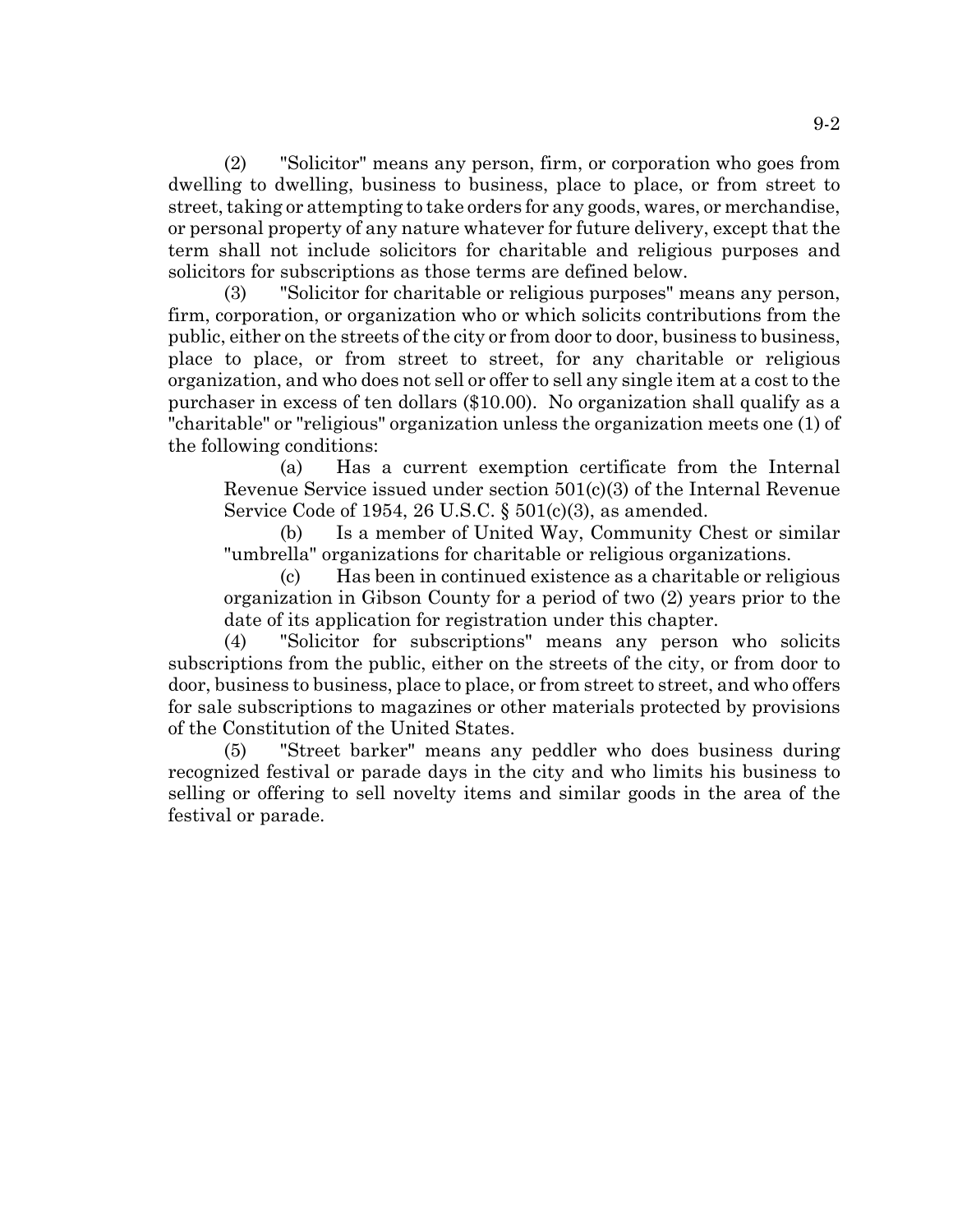$(6)$  "Transient vendor<sup>1</sup>" means any person who brings into temporary premises and exhibits stocks of merchandise to the public for the purpose of selling or offering to sell the merchandise to the public. Transient vendor does not include any person selling goods by sample, brochure, or sales catalog for future delivery; or to sales resulting from the prior invitation to the seller by the owner or occupant of a residence. For purposes of this definition, "merchandise" means any consumer item that is or is represented to be new or not previously owned by a consumer, and "temporary premises" means any public or quasi-public place including a hotel, rooming house, storeroom, building or part of a building, tent, vacant lot, railroad car, or motor vehicle which is temporarily occupied for the purpose of exhibiting stocks of merchandise to the public. Premises are not temporary if the same person has conducted business at those premises for more than six (6) consecutive months or has occupied the premises as his permanent residence for more than six (6) consecutive months. (2005 Code, § 9-101, modified)

**9-102. Exemptions**. The terms of this chapter shall neither apply to persons selling at wholesale to dealers, nor to newsboys, nor to bona fide merchants who merely deliver goods in the regular course of business, nor to persons selling agricultural products, who, in fact, themselves produced the products being sold. (2005 Code, § 9-102)

**9-103. Permit required**. No person, firm, or corporation shall operate a business as a peddler, transient vendor, solicitor, or street barker, and no solicitor for charitable or religious purposes or solicitor for subscriptions shall solicit within the city unless the same has obtained a permit from the city in accordance with the provisions of this chapter. (2005 Code, § 9-103)

**9-104. Permit procedure**. (1) Application form. A sworn application containing the following information shall be completed and filed with the city recorder by each applicant for a permit as a peddler, transient vendor, solicitor,

<sup>1</sup> State law references

*Tennessee Code Annotated*, §§ 62-30-101, *et seq.* contains permit requirements for "transitory vendors." The definition of "transient vendors" is taken from *Tennessee Code Annotated*, § 62-30-101(3). Note also that *Tennessee Code Annotated*, § 67-4-709(a) prescribes that transient vendors shall pay a tax of fifty dollars (\$50.00) for each fourteen (14) day period in each county and/or municipality in which such vendors sell or offer to sell merchandise for which they are issued a business license, but that they are not liable for the gross receipts portion of the tax provided for in *Tennessee Code Annotated*,  $§$  67-4-709(b).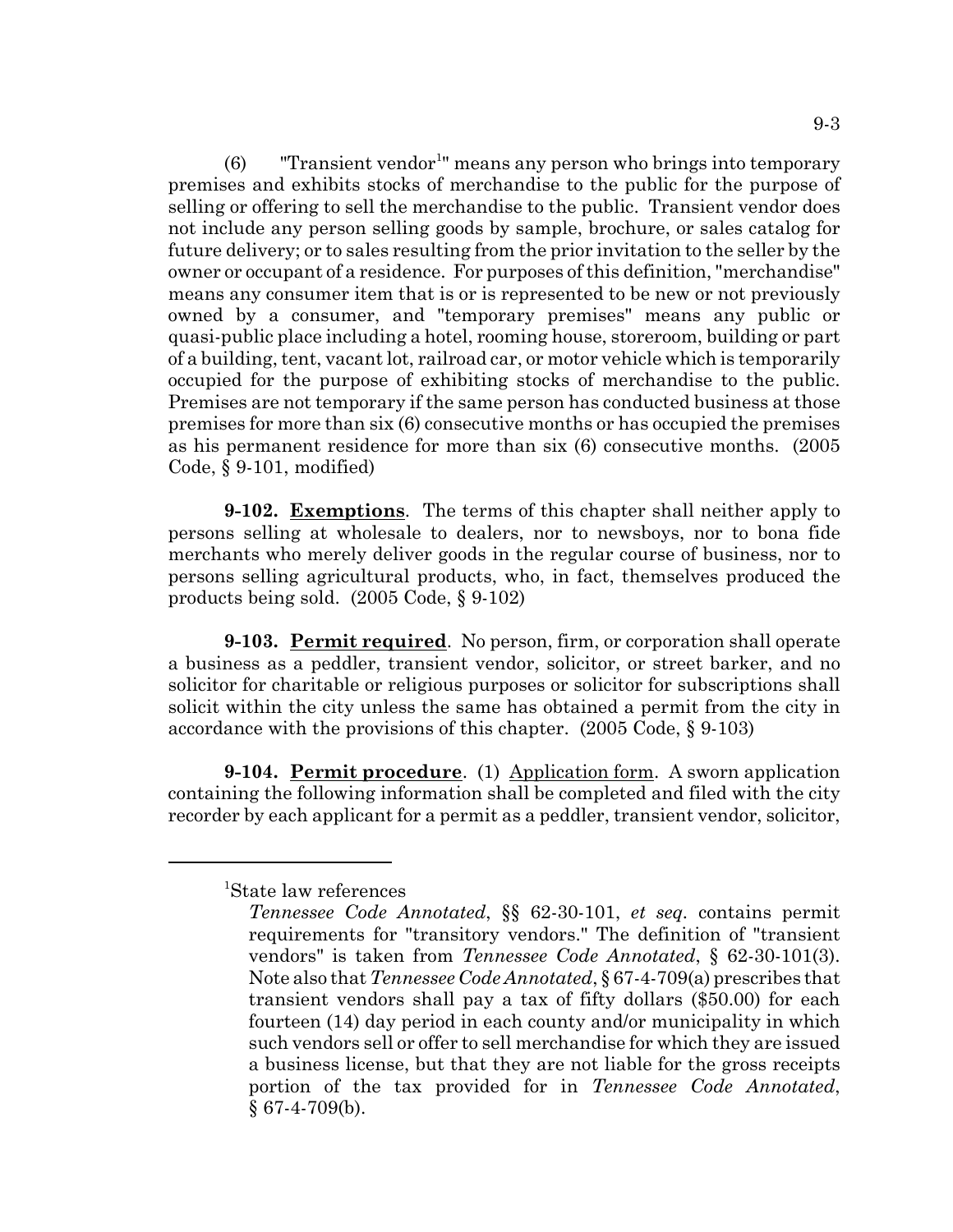or street barker and by each applicant for a permit as a solicitor for charitable or religious purposes or as a solicitor for subscriptions:

(a) The complete name and permanent address of the business or organization the applicant represents.

(b) A brief description of the type of business and the goods to be sold.

(c) The dates for which the applicant intends to do business or make solicitations.

(d) The names and permanent addresses of each person who will make sales or solicitations within the city.

(e) The make, model, complete description, and license tag number and state of issue, of each vehicle to be used to make sales or solicitations, whether or not such vehicle is owned individually by the person making sales or solicitations, by the business or organization itself, or rented or borrowed from another business or person.

(f) Tennessee State sales tax number, if applicable.

(2) Permit fee. Each applicant for a permit as a peddler, transient vendor, solicitor or street barker shall submit with his application a nonrefundable fee of twenty dollars (\$20.00). There shall be no fee for an application for a permit as a solicitor for charitable purposes or as a solicitor for subscriptions.

(3) Permit issued. Upon the completion of the application form and the payment of the permit fee, where required, the recorder shall issue a permit and provide a copy of the same to the applicant.

Submission of application form to chief of police. Immediately after the applicant obtains a permit from the city recorder, the city recorder shall submit to the chief of police a copy of the application form and the permit. (2005 Code, § 9-104)

**9-105. Restrictions on peddlers, street barkers, and solicitors**. No peddler, street barker, solicitor, solicitor for charitable purposes, or solicitor for subscriptions shall:

(1) Be permitted to set up and operate a booth or stand on any street or sidewalk, or in any other public area within the city;

(2) Stand or sit in or near the entrance to any dwelling or place of business, or in any other place which may disrupt or impede pedestrian or vehicular traffic;

(3) Offer to sell goods or services or solicit in vehicular traffic lanes, or operate a "road block" of any kind;

(4) Call attention to his business or merchandise or to his solicitation efforts by crying out, by blowing a horn, by ringing a bell, or creating other noise, except that the street barker shall be allowed to cry out to call attention to his business or merchandise during recognized parade or festival days of the city; or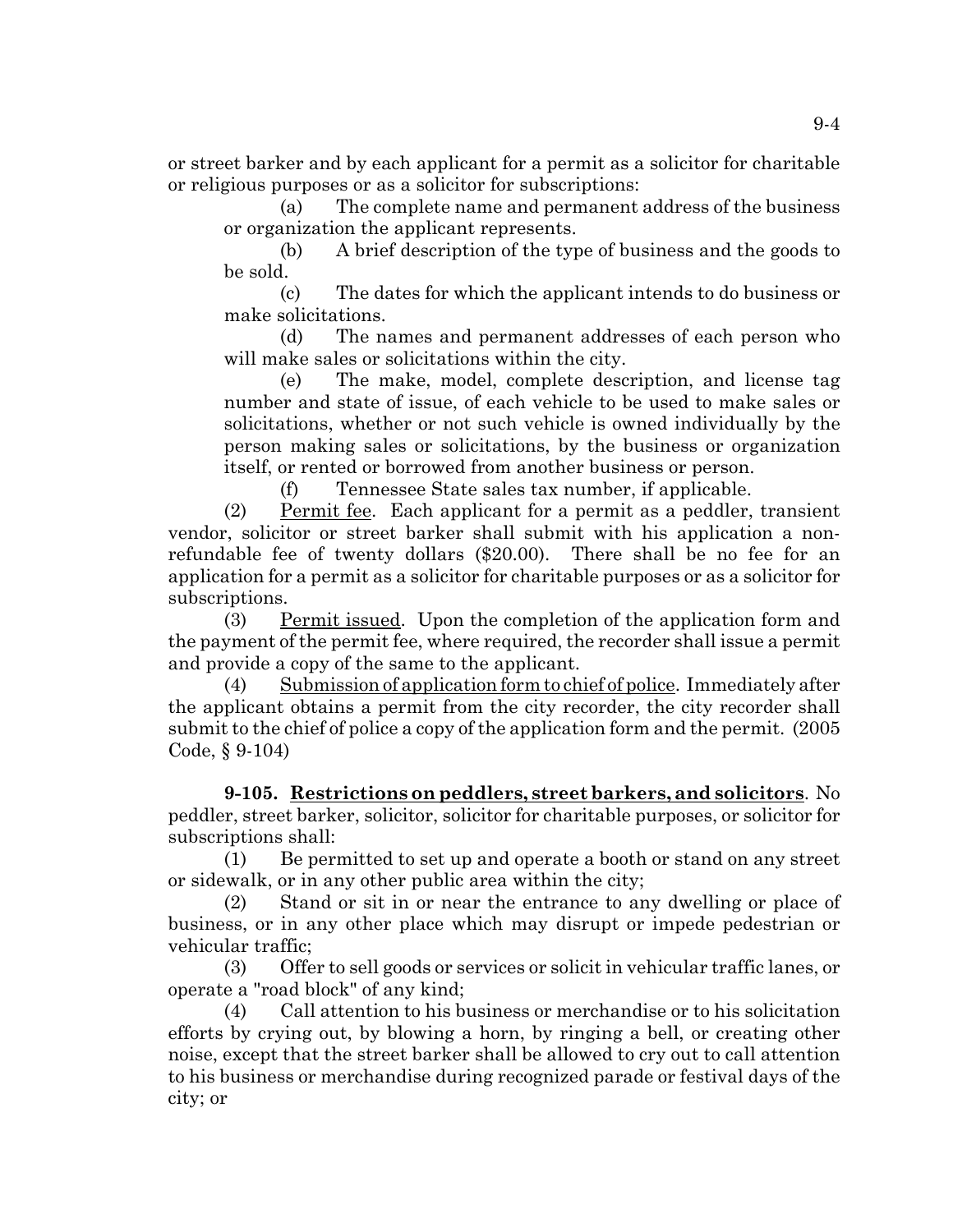(5) Enter in or upon any premises or attempt to enter in or upon any premises wherein a sign or placard bearing the notice "Peddlers or Solicitors Prohibited," or similar language carrying the same meaning, is located. (2005 Code, § 9-105)

**9-106. Restrictions on transient vendors**. A transient vendor shall not advertise, represent, or hold forth a sale of goods, wares or merchandise as an insurance, bankrupt, insolvent, assignee, trustee, estate, executor, administrator, receiver's manufacturer's wholesale, cancelled order, or misfit sale, or closing-out sale, or a sale of any goods damaged by smoke, fire, water, or otherwise, unless such advertisement, representation or holding forth is actually of the character it is advertised, represented, or held forth. (2005 Code, § 9-106)

**9-107. Display of permit**. Each peddler, street barker, solicitor, solicitor for charitable purposes or solicitor for subscriptions is required to have in his possession a valid permit while making sales or solicitations, and shall be required to display the same to any police officer upon demand. (2005 Code,  $§ 9-107)$ 

**9-108. Suspension or revocation of permit**. (1) Suspension by the recorder. The permit issued to any person or organization under this chapter may be suspended by the city recorder for any of the following causes:

(a) Any false statement, material omission, or untrue or misleading information which is contained in or left out of the application; or

(b) Any violation of this chapter.

(2) Suspension or revocation by the board of mayor and aldermen. The permit issued to any person or organization under this chapter may be suspended or revoked by the board of mayor and aldermen, after notice and hearing, for the same causes set out in subsection (1) above. Notice of the hearing for suspension or revocation of a permit shall be given by the city recorder in writing, setting forth specifically the grounds of complaint and the time and place of the hearing. Such notice shall be mailed to the permit holder at his last known address at least five (5) days prior to the date set for hearing, or it shall be delivered by a police officer in the same manner as a summons at least three (3) days prior to the date set for hearing. (2005 Code, § 9-108)

**9-109. Expiration and renewal of permit**. The permit of peddlers, solicitors, and transient vendors shall expire on the same date that the permit holder's privilege license expires. The registration of any peddler, solicitor, or transient vendor who for any reason is not subject to the privilege tax shall be issued for six (6) months. The permit of street barkers shall be for a period corresponding to the dates of the recognized parade or festival days of the city.